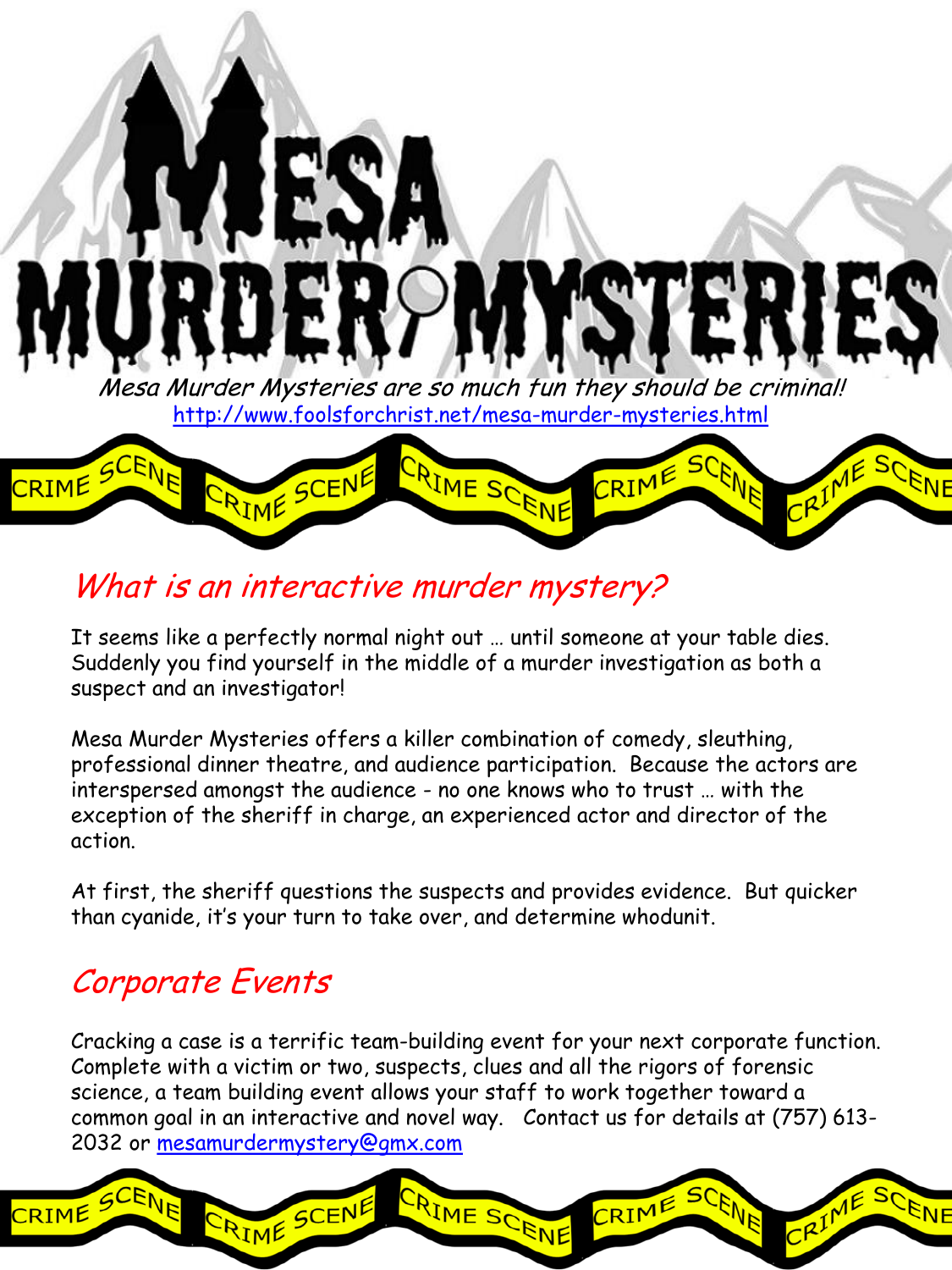# ESA ROMYSTERIES

#### Private event mysteries

Although Mesa Murder Mysteries partners with local restaurants and hotels to offer public shows, you can hire us for private events like holiday office parties, reunions birthdays, bachelorette parties, team or club events, retirements, conferences, awards banquets, fundraisers, Bar Mitzvahs, (even parole hearings) to make your distinctive event something they will talk about for weeks. or other special occasions.

Working with an experienced event planner, you provide the basic details about your event and we come up with a cost estimate and show plan. Once we receive the go-ahead, we'll provide you with a customized script and budget. We can provide good-natured razzing of specific guests such as the birthday person or other celebrant). For company events, let us work your business into the script too. Contact us at (757) 613-2032 or [mesamurdermystery@gmx.com.](mailto:mesamurdermystery@gmx.com)







## Party Crashers

We can put the surprise in your next surprise party. Two or even a trio of our actors attend your event as party crashers. They may seem as if they are part of your group … at first. As time goes on it becomes more obvious they don't belong. Crashers can be tailored, adjusted and even created for your event. Here are some crowd favorites: The Arguing Couple, Long Lost Aunt and Uncle, Pawnbroker Harry Sneed, The Fortune Telling Gypsy and The Talent Scout.